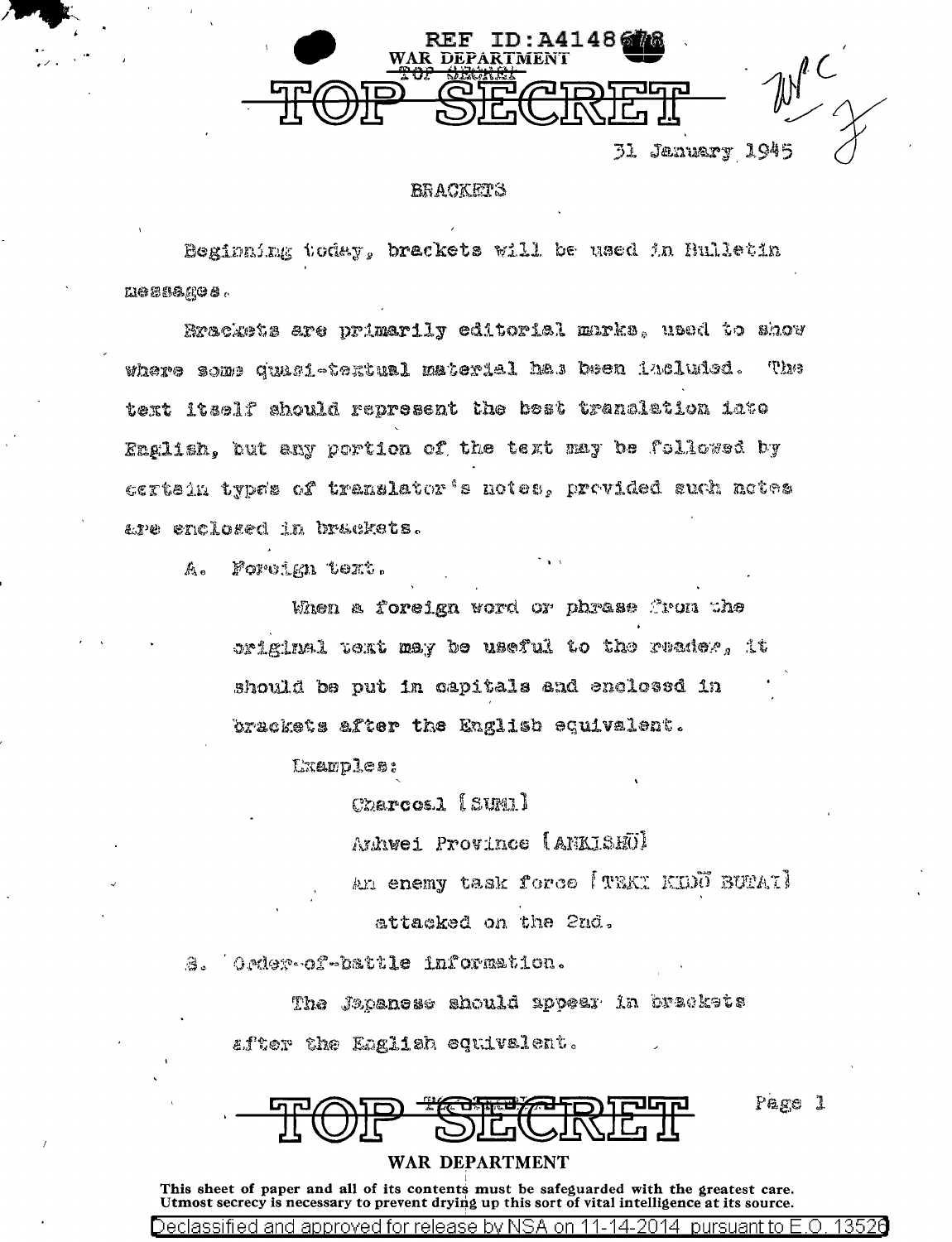

Examples:

Mobilization Plans Duveau (SMIBI MION)) Sedurity Regional Command (MOAN KANKU) Rarrage Balloch Unit (SOSAI KIKYU TAI)

 $C_c$ Ship rumbers.

> If a ship is identified by both name and number, the ship number should be put in brackets after the ship name. If there is only a musher. no brackets are used.

Examples:

TOZAN MARU [OLL2-6314]

Ship 3974-4524

Clusracters.

G. T. C. characters go in parentheses, other 1 diarastera in brackets.

Examples:

 $\#$   $\frac{1}{2}$   $\frac{1}{2}$   $\frac{1}{2}$   $\frac{1}{2}$   $\frac{1}{2}$   $\frac{1}{2}$   $\frac{1}{2}$   $\frac{1}{2}$   $\frac{1}{2}$   $\frac{1}{2}$   $\frac{1}{2}$   $\frac{1}{2}$   $\frac{1}{2}$   $\frac{1}{2}$   $\frac{1}{2}$   $\frac{1}{2}$   $\frac{1}{2}$   $\frac{1}{2}$   $\frac{1}{2}$   $\frac{1}{2}$   $\frac{1}{2}$   $\frac{1}{$ Lieutenant KIMMA ( 本 亦 ) will inspect **豆蟲 1** the materiel at the pierhead (12)

Pego P

 $\overline{E}$ Questioned groups.

> If agme defect of the text makes a reading uncertain, the questioned portion dhould be put

**GONDO** 

## WAR DEPARTMENT

This sheet of paper and all of its contents must be safeguarded with the greatest care. Utmost secrecy is necessary to prevent drying up this sort of vital intelligence at its source.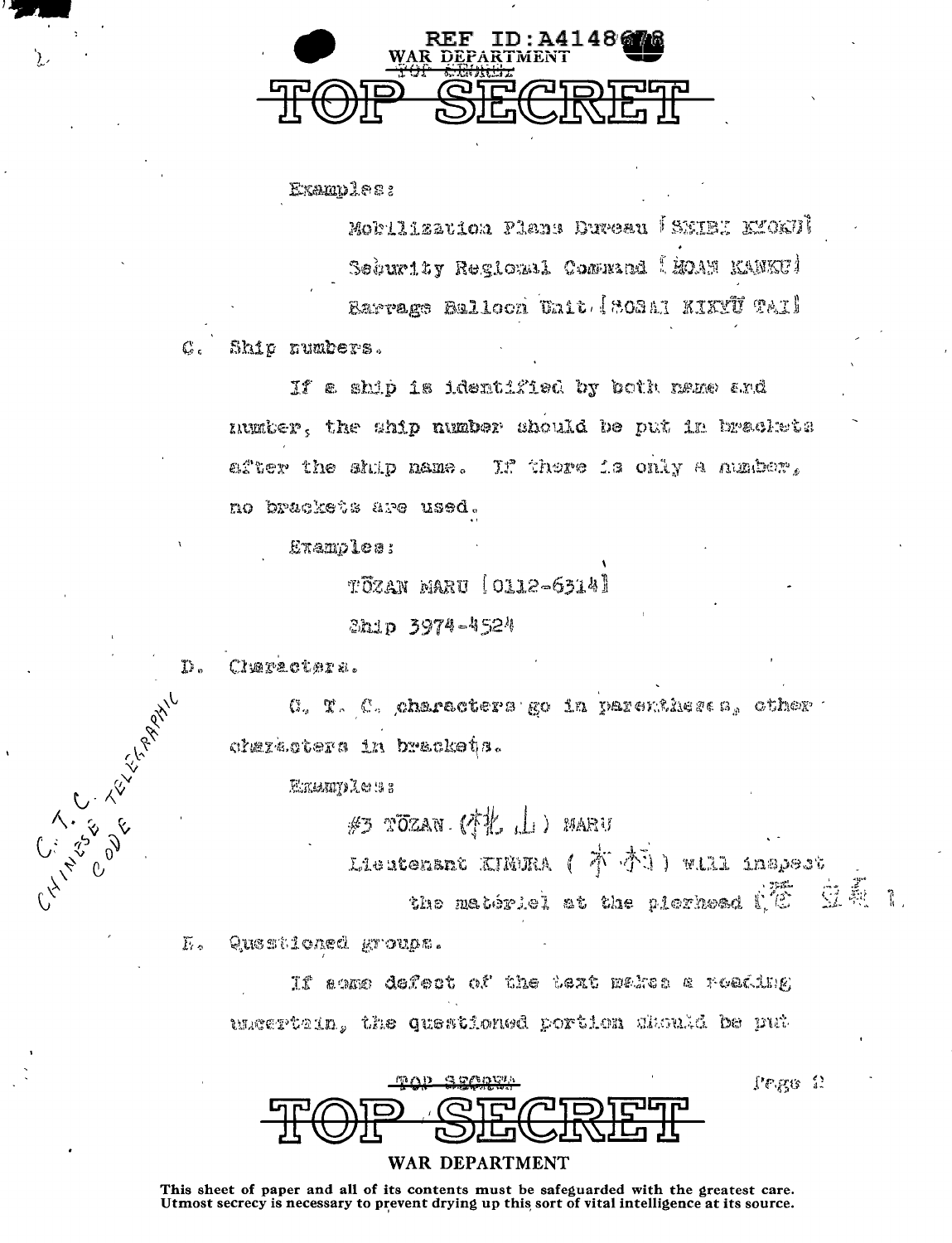

in parentheses and question marks.

Examples:

 $\mathfrak{P}$  .

(3。

On the  $(2 \text{ } 5rd \text{ } 7)$  he became separated  $2$ rom his  $(9 \text{ units } 9).$ 

On very rare occasions, it may be useful to supply key words, and to enclose them in brackets.

The brackets are not suppored to relieve the translater of his job of translating the measage. The changing of telegraphic text into good English does not necessitate the use of brackets.

Sections which prefer to use footnotes may continue to do so.

Note that parentheses should be reserved entirely for their appearance in the text, except for questioned words or phrases.

SIC may be used in brackets immediately after the word.

E. W. Parks lst Lieutenant, Signal Corps

Page 3

WAR DEPARTMENT

This sheet of paper and all of its contents must be safeguarded with the greatest care. Utmost secrecy is necessary to prevent drying up this sort of vital intelligence at its source.